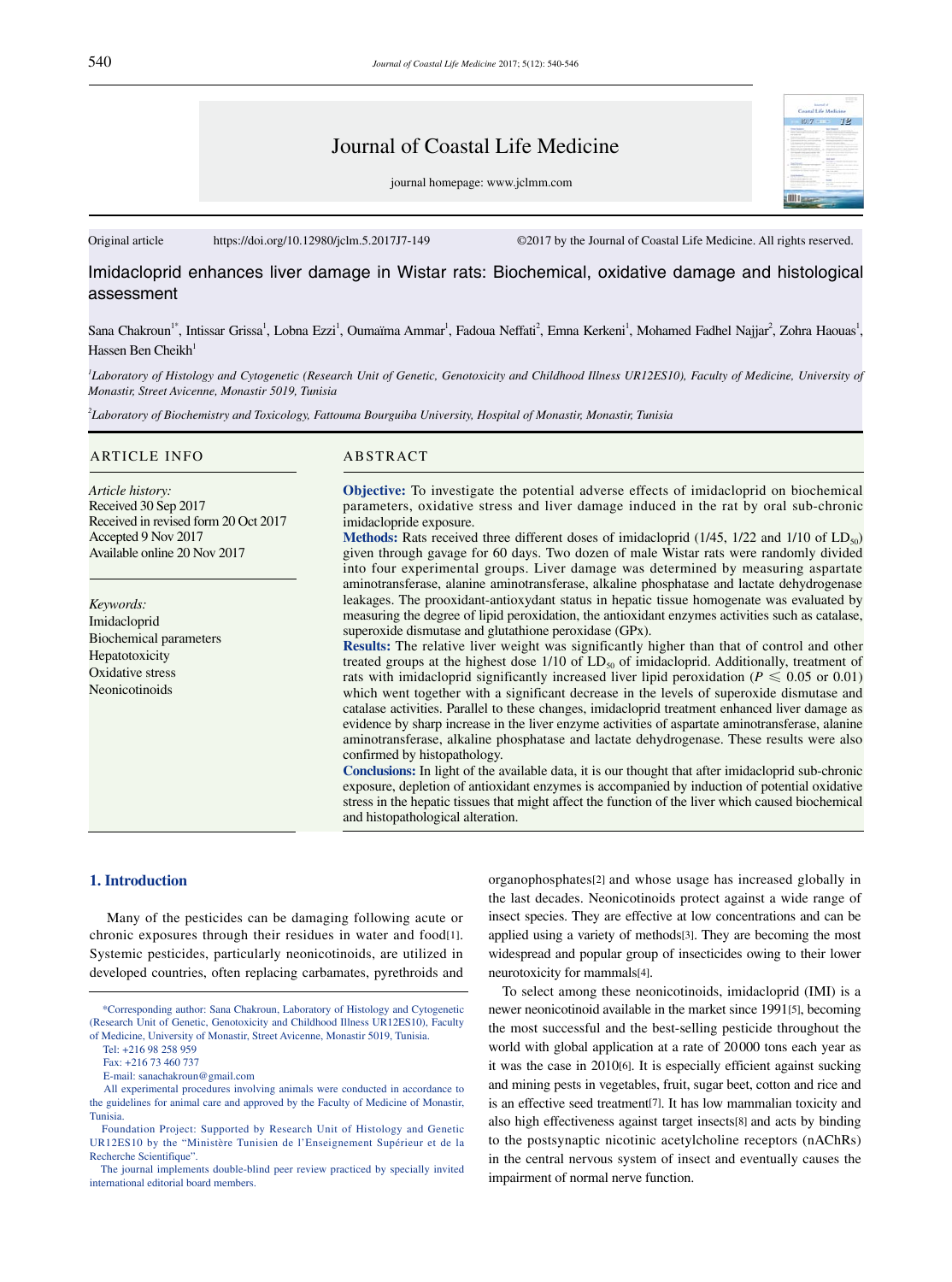A pesticide was associated with oxidative stress[9], generation of free radicals, alteration in antioxidant system and lipid peroxidation resulted into the tissue damage[10]. Several tests concerning the toxicity and the genotoxic capacity of IMI have been conducted[11]. Liver has been considered as the toxic organ for the toxic effects of xenobiotic and the principal target of IMI toxicity[12]. It has mostly been noticed that IMI rapidly absorbs via the gastrointestinal tract and its metabolism happens principally in the liver. Thus, physiologically the liver will be affected in a straight line by this toxin in the different period of consumption[13].

 Due to the increasing application of IMI in agriculture to control insect pests and its likely hazard for consumers by intake of fruits and vegetables with pesticide remains, it looked pertinent to investigate the subchronic effects of commercial product of IMI on rats by means of biochemical parameters, increment oxidative stress and histopathological alterations to spot the potential adverse effects of xenobiotic such as environmental contaminants.

## **2. Materials and methods**

#### *2.1. Chemicals*

 Confidor 200 SL commercial formulation of IMI contained 200 g/L of the active substance was used in this study. It is produced by Bayer CropScience AG, Monheim, Germany.

## *2.2. Animals and experimental protocol*

 A total of 24 adult male Wistar rats aged of 4 months were purchased from Central Pharmacy of Tunisia SIPHAT (Tunisia, Ben Arous). Before experiments, animals were housed for at least 1 week and were kept under conditions of controlled temperature  $(25 \pm 2)$ °C) and relative humidity (55%) with a 12:12 h of light: dark cycle. Rats were fed on standard commercial pellet diet from Sico Sfax, (Tunisia) and tap water *ad libitum* during the whole experiment.

 All experimental procedures involving animals were conducted in accordance to the guidelines for animal care and approved by the Faculty of Medicine of Monastir, Tunisia.

 The animals were randomly divided into a control group and three treated groups of six animals in each. Control group  $(n = 6)$  received orally corn oil via intra gastric gavage at 5 mL/kg of dose volume. All treated groups received the same dose volume. Different dilutions for the doses of insecticide were made with corn oil to obtain the test concentrations. The test concentrations were calculated from the percentage of the active substance of the commercial formulation. Administration of each solution was adjusted based on body weight measured each week.

 The rats were given IMI at a dose of 10, 20 and 45 mg by kilogram of body weight corresponded to 1/45, 1/22 and 1/10 of the respective lethal dose 50  $(LD_{50})$  daily for 60 days to evaluate the subchronic toxicity of IMI on rats.

#### *2.3. Sampling*

 At the end of the experimental period, blood samples of the rats were taken from the animals by cardiac puncture and collected into sterile tubes. Blood samples were centrifuged at 3 000 r/min for 15 min at 4 °C. The plasma was harvested and stored at –20 °C until the determination of aspartate aminotransferase (AST), alanine aminotransferase (ALT), alkaline phosphatase (ALP), lactate dehydrogenase (LDH) and total protein.

 Liver was quickly removed, weighted and divided into 2 portions. The first was fixed in 10% buffered-neutral formalin and embedded in paraffin wax for histopathology. The second portion was homogenized in 10% (w/v) ice cold phosphate buffer (pH 7.4) using an Ulta Turrax homogenizer T25 (Cole-Parmer), and then centrifuged at 10 000 r/min for 20 min at 4 °C. The supernatant was collected and stored at –80 °C until use for oxidative stress biomarkers studies.

## *2.4. Measurement of body weight and liver weight*

 Animal body weight was measured every week, whereas whole liver was quickly removed and weighted after sacrifice for establishing:

Body weight gain (%) = (Final body weight – Initial body weight  $\times$ 100)/Initial body weight

Relative liver weight (%) = Organ weight  $\times$  100/Final body weight

#### *2.5. Histopathological assessement*

 For histopathological examination, the liver was embedded in paraffin, cut into sections using a rotary microtome and stained with haematoxylin and eosin (H & E) for light microscopic examination. The H & E-stained sections were viewed and photographed using a Leika light microscope (Leica DM750), equipped with an attached camera Leica ICC50.

 To evaluate lesions such as hypertrophy of central vein, dilated portal triad, lymphoid infiltration, dilatation of sinusoids, vacuolization and necrosis, six microscopy stained slides per animal were examined. Each liver slide was examined and the severities of histopathological alterations in liver tissue were scored as follows: none  $(-)$ , mild  $(+)$ , moderate  $(++)$  and severe  $(+++)$ damage.

#### *2.6. Biochemical analysis*

 Plasma AST, ALT, ALP, total proteins and LDH activities were performed from plasma samples by spectrophotometric method according to the instructions supplied with kits from Roche Diagnostics Gmbh (Mannheim, Germany).

## *2.7. Measurement of lipid peroxidation*

 Degree of lipid peroxidation (LPO) in hepatic tissue homogenate was measured using the method of Buege and Aust[14] as thiobarbituric acid reactive substances (TBARS). Malondialdehyde (MDA) is a degradation product of peroxidized lipids. The development of the pink-colored complex with the absorbance formed by the reaction of TBA-MDA was measured spectrophotometrically at 530 nm. Results were expressed in terms of MDA per mg protein.

## *2.8. Assay for antioxidative status in liver tissue homogenate*

#### *2.8.1. Estimation of catalase (CAT) activity*

 CAT activity was performed according to the method of Clairbone<sup>[15]</sup> using hydrogen peroxide  $(H_2O_2)$  as substrate.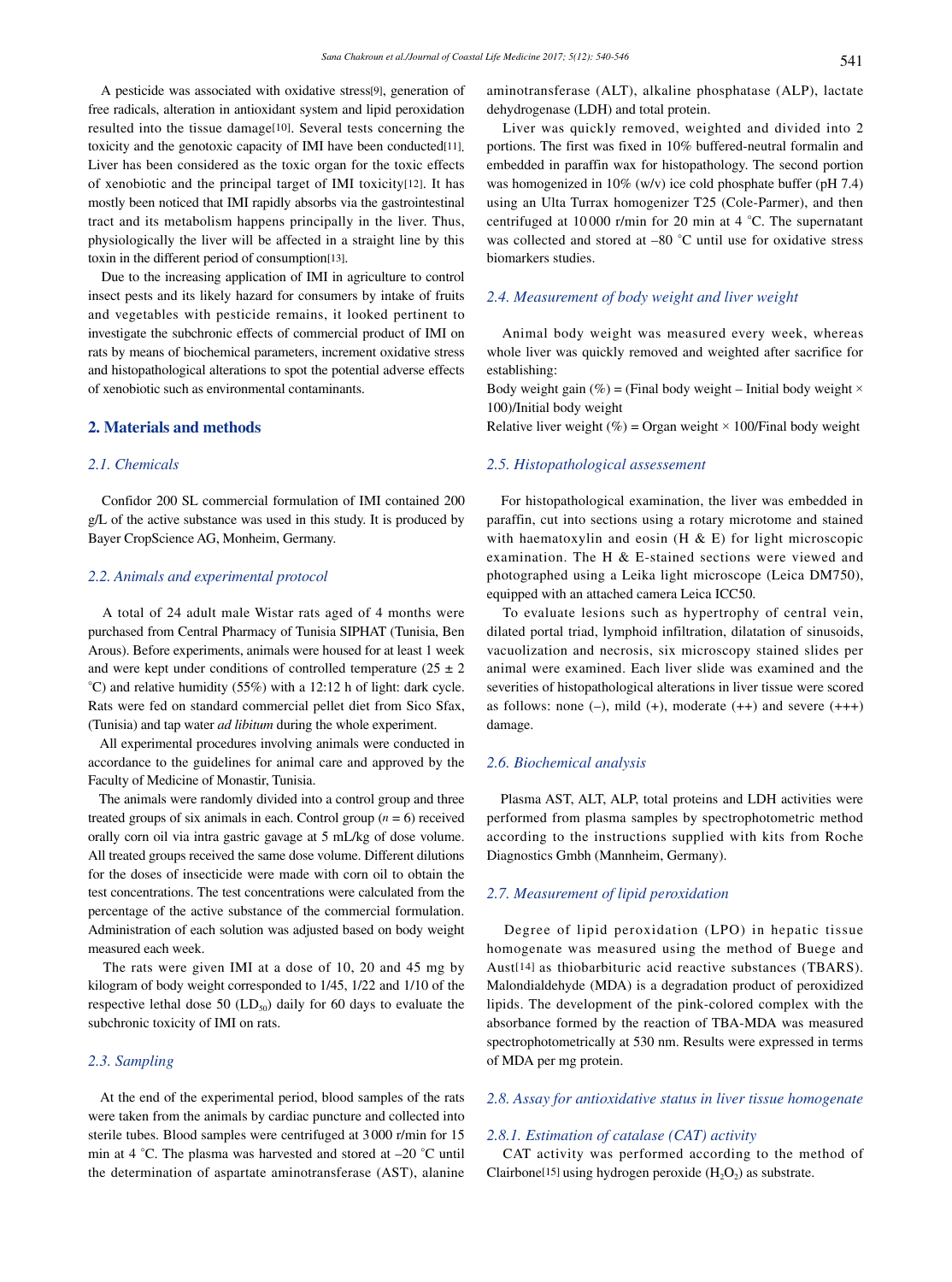# *2.8.2. Estimation of superoxide dismutase (SOD) activity*

 The activity of SOD in the liver was carried out with the method of Zhang *et al*.[16] using a ready-made commercial kit manufactured by RANDOX Laboratories (Ransod Kit, Crumlin, UK).

#### *2.8.3. Estimation of glutathione peroxidase (GPx) activity*

 GPx activity was assayed according to the protocol described by Flohe and Gunzler<sup>[17]</sup>. The enzyme activity was defined as µmol of GSH oxidized/min/mg of protein, at 25 °C.

## *2.9. Statistical analysis*

 Results were analyzed using One-way ANOVA followed by Tukey's *post hok* test and were expressed as the mean ± SD of at least six rats in the group. All statistical analyses were performed using SPSS 18.0. All parameters were considered statistically significant if  $P \leq 0.05$ .

## **3. Results**

## *3.1. The evaluation of body weight gain and relative liver weight*

 At the end of the experimental period, IMI treatment had no significant effect on body weight gain (Figure 1). Relative liver weight increased significantly in Group 3 in comparison with control and other treated groups ( $P \le 0.05$  or 0.01) (Figure 2).



**Figure 1.** Effect of IMI on body weight gain in the treated and control groups.

#### **Table 1**

Effect on plasma marker enzymes after subchronic treatment with IMI.



**Figure 2.** Effect of IMI on relative liver weight in the treated and control groups.

Values represent means  $\pm$  SD. \*\*: Significantly different from the control at 1% confidence level; <sup>aa</sup>: Significantly different from the Group 1 at 1%.  $b$ : Significantly different from the Group 2 at 5%.

#### *3.2. The evaluation of changes on biochemical parameters*

 Biochemical changes are presented in Table 1. AST, ALT and ALP activities increased statistically significant after the exposure to 20 and 45 mg/kg body weight of IMI as compared to control ( $P \leq$ 0.05 or 0.01). In addition to this, there was statistically significant increase in LDH for all IMI-treated groups as compared to control  $(P \leq 0.05$  or 0.01) while a significant decrease was observed in total protein level in groups exposed to higher doses ( $P \le 0.01$ ).

## *3.3. Lipid peroxidation and antioxidant enzymes*

 Results of hepatic lipid peroxidation and antioxidant enzymes (LPO, SOD, GPx and CAT) were shown in Table 2.

 As a result, LPO in terms of MDA was estimated in liver and was found to be significantly increased in all treated groups compared to control group ( $P \le 0.05$  or 0.01).

 Treatment with the highest dose also revealed a significant increase in MDA compared to the other treated groups ( $P \le 0.01$ ). This increase was dose dependent.

 There was statistically significant decrease in the activity of SOD in Group 3 compared with control group and other treated groups (*P*   $\leq 0.05$  or 0.01).

| Effect on plasma market enzymes and subcinome treatment with hvir. |                         |                                                  |                              |                                                                |                               |                                  |  |  |  |
|--------------------------------------------------------------------|-------------------------|--------------------------------------------------|------------------------------|----------------------------------------------------------------|-------------------------------|----------------------------------|--|--|--|
| Groups                                                             | IMI (mg/kg body weight) | AST (UI/L)                                       | ALT (UI/L)                   | ALP (UI/L)                                                     | LDH (UI/L)                    | Total protein $(g/L)$            |  |  |  |
| Control                                                            |                         | $67.94 \pm 10.47$                                | $23.65 \pm 3.17$             | $52.17 \pm 1.53$                                               | $165.66 \pm 26.91$            | $61.85 \pm 4.10$                 |  |  |  |
| Group 1                                                            |                         | $80.70 \pm 25.76$                                | $30.22 \pm 6.18$             | $59.50 \pm 8.74$                                               | $256.33 \pm 29.30^{a*}$       | $56.41 \pm 3.28$                 |  |  |  |
| Group 2                                                            | 20                      | $135.38 \pm 26.25^{a*}$                          | $40.16 \pm 5.42^{a**, b*}$   | $111.00 \pm 3.68^{a**, b**}$                                   | $319.25 \pm 28.00^{4}$        | 54 56 + 2.24 <sup>a**</sup>      |  |  |  |
| Group 3                                                            | 45                      | $188.80 \pm 69.10^{\text{a}^{**},\text{b}^{**}}$ | $49.40 \pm 7.79^{a***,b***}$ | $146.75 \pm 23.63^{\text{a}^{**},\text{b}^{**},\text{c}^{**}}$ | $396.66 \pm 95.17^{a**, b**}$ | $45.03 \pm 4.39^{a**, b**, c**}$ |  |  |  |

All values are expressed as mean  $\pm$  SD.<sup>a\*</sup>: Significantly different from control at 5% confidence level,  $a^{**}$ : Significantly different from control at 1% confidence level,  $b^*$ : Significantly different from the Group1 at 5%,  $b^{**}$ : Significantly different from the Group 1 at 1%,  $c^*$ : Significantly different from the Group 2 at 5%,  $c^{**}$ : Significantly different from the Group 2

### **Table 2**

Effect on oxidant and antioxidant enzyme activities in the liver of rats after subchronic treatment with IMI

| Groups  | IMI (mg/kg body weight) |                                                             | MDA (nmol MDA/mg protein) GPx (umol GSH oxidized/min/mg protein) | SOD (unit/mg protein)                                     | $CAT$ (umol/min/mg protein)                |
|---------|-------------------------|-------------------------------------------------------------|------------------------------------------------------------------|-----------------------------------------------------------|--------------------------------------------|
| Control |                         | $0.38 \pm 0.03$                                             | $2.36 \pm 0.16$                                                  | $31.48 \pm 4.03$                                          | $604.15 \pm 38.24$                         |
| Group 1 | 10                      | $0.71 \pm 0.03^{4*}$                                        | $2.59 \pm 0.81$                                                  | $30.66 \pm 3.02$                                          | $417.61 \pm 71.65$ <sup>a**</sup>          |
| Group 2 | 20                      | $0.99 \pm 0.26$ <sup>a**</sup>                              | $1.97 \pm 0.50$                                                  | $29.44 \pm 2.46$                                          | $341.19 \pm 60.79$ <sup>a**</sup>          |
| Group 3 | 45                      | $1.48 \pm 0.25^{\text{a}^{**},\text{b}^{**},\text{c}^{**}}$ | $2.43 \pm 0.32$                                                  | $23.96 \pm 1.90^{\text{a}^{**},\text{b}^{**},\text{c}^*}$ | $218.64 \pm 50.38$ <sup>a**,b**</sup> ,c** |

All values are expressed as mean  $\pm$  SD. <sup>a\*</sup>: Significantly different from control at 5% confidence level, <sup>a\*\*</sup>: Significantly different from control at 1% confidence level,  $b^*$ : Significantly different from the Group 1 at 5%,  $b^{**}$ : Significantly different from the Group 1 at 1%,  $c^*$ : Significantly different from the Group 2 at 5%,  $c^{**}$ : Significantly different from the Group 2 at 1%.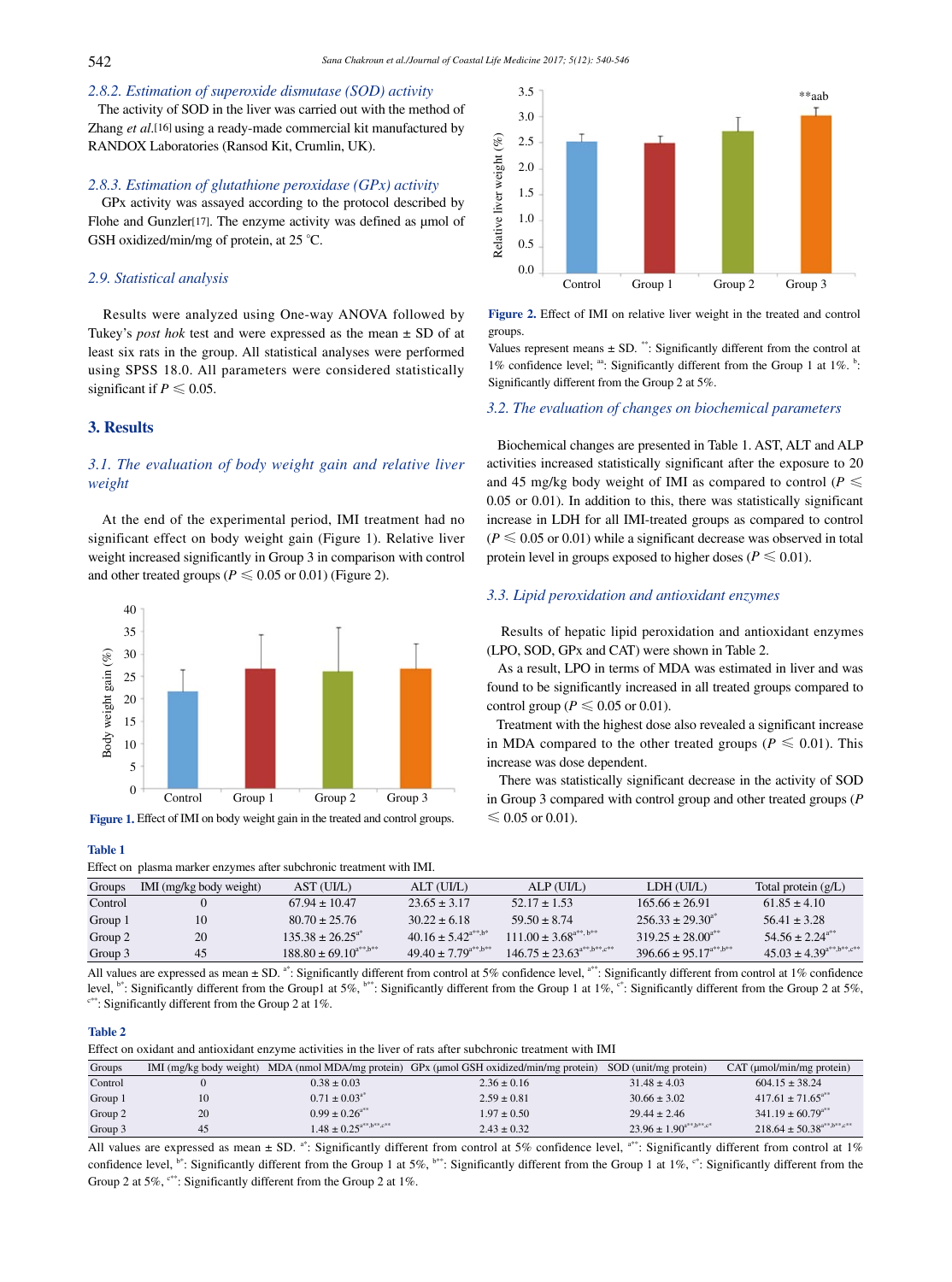Based on the data in Table 2, there was no significant change in GPx activity while CAT activity decreased significantly compared to control group ( $P \le 0.01$ ). Also, that decrease was significant in Group 3 compared to the other treated groups ( $P \le 0.01$ ). This decrease was dose dependent.

## *3.4. Histopathology of liver tissue*

 Histopathological findings of the liver were evaluated by light microscopy and representative histopathological sections from control and treated rats were presented in Figure 3. The incidences of lesions in the experimental groups were scored in Table 3.

### *3.4.1. Control rats*

 Microscopic examination of the control rat liver sections revealed normal preserved histoarchitecture. The liver parenchyma showed a normal arrangement of hepatocytes in anastomosing cords with visible capillary sinusoids in most places. Each hepatocyte had distinct nuclei with normal vesicular structure and the cytoplasm is faintly granular (Figure 3a and 3d). No histological abnormality was detected in the hepatic tissue.



Histological sections of control animals showed normal liver parenchyma and a normal portal triad (a, d) (400×). Liver sections of Group 2 (rats treated with 20 mg/kg IMI) demonstrated hypertrophied central vein (b) (400×) and dilated portal triad (e) (400×). Liver sections of Group 3 (rats treated with 45 mg/kg IMI) exhibited severe dilated central vein (c) (400×) and severe dilated portal triad (f) (400×). Liver sections of rats treated with 45 mg/kg (Group 3) revealed severe alterations in the parenchyma (g, h, i, j, k and l) (×400, 1000×, 1000×, 1000× and 1000×, respectively). CV: Central vein; S: Sinusoids; H: Hepatocyte; V: Vacuoles; Nc: Necrotic cell; HP: Hepatocyte's proliferation; O: Oedema; DCV: Dilated central vein; DS: Dilated sinusoid; Portal triad (PVB: Portal vein branch; HAB: Hepatic artery branch; BD: Bile duct); HS: Hepatic steatosis; LI: Inflammatory leucocyte infiltrations.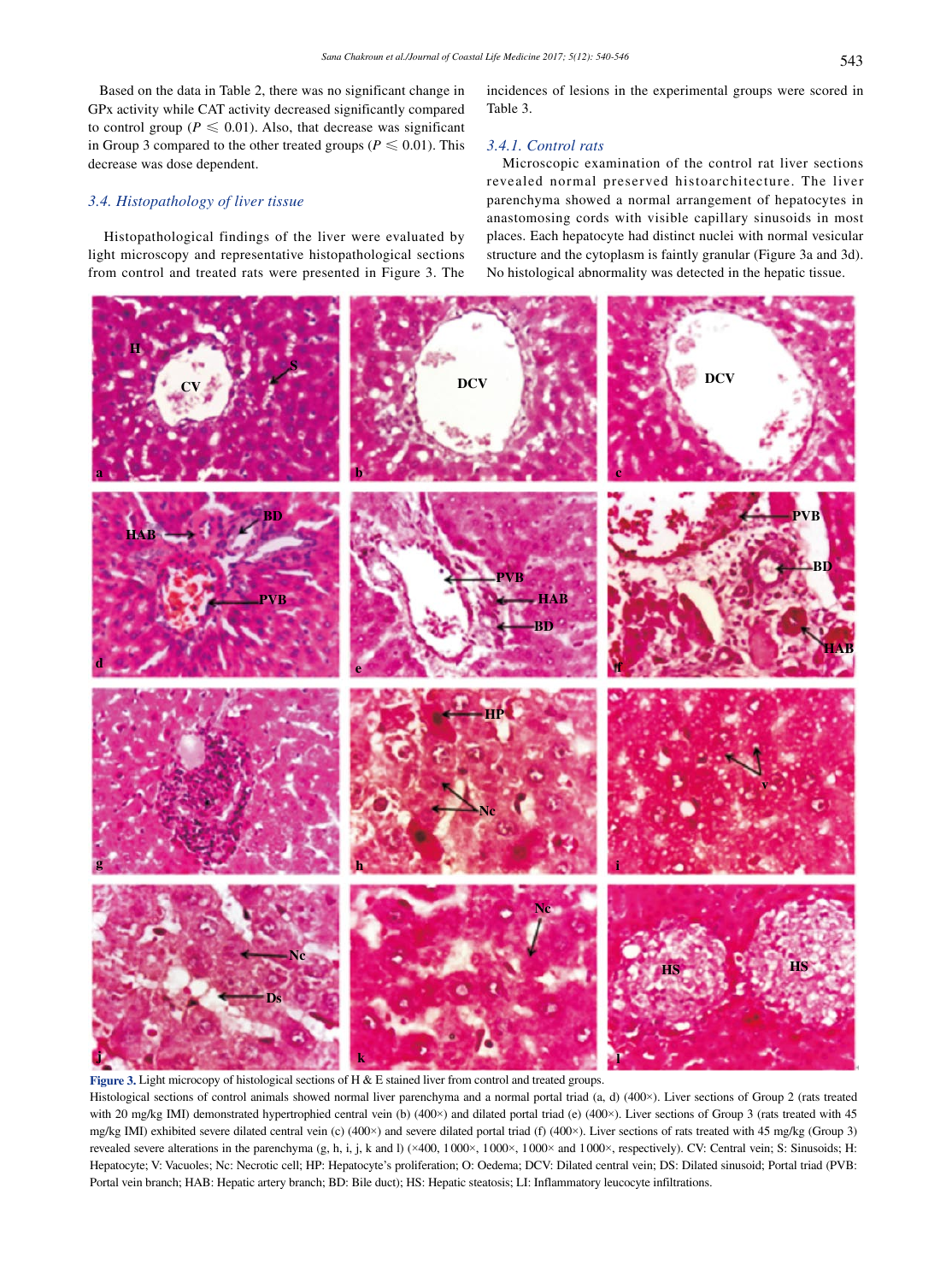# **Table 3**

Grading of the histopathological alterations in the liver of rats, exposed to different concentrations of IMI

| Histopathological alterations | IMI (mg/kg body weight) |           |           |          |  |
|-------------------------------|-------------------------|-----------|-----------|----------|--|
|                               |                         | 10        | 20        | 45       |  |
| Hypertrophied central vein    |                         | $^{+}$    | $^{++}$   | $^{+++}$ |  |
| Dilatated portal triad        |                         | $\ddot{}$ | $^{++}$   | $^{+++}$ |  |
| Dilatated sinusoid            |                         |           | $\ddot{}$ | $^{+++}$ |  |
| Lymphoid infiltration         |                         |           | $\ddot{}$ | $^{+++}$ |  |
| Vacuolization                 |                         |           | $\ddot{}$ | $^{+++}$ |  |
| Necrotic cells                |                         |           |           | $^{++}$  |  |
| Hepatocyte's proliferation    |                         |           |           | $+$      |  |
| Oedema                        |                         |           |           | $^{++}$  |  |
| <b>Steatosis</b>              |                         |           |           | $^{+++}$ |  |

 $(-)$  none,  $(+)$  mild,  $(+)$  moderate,  $(++)$  severe.

#### *3.4.2. Group 1 (10 mg/kg body weight)*

 There were no marked changes after the administration of the lowest dose except mild dilated central vein and portal triad.

## *2.4.3. Group 2 (20 mg/kg body weight)*

 Moderate histopathological alterations including hypertrophied central vein (Figure 3b) and a dilated portal triad (Figure 3e) were noted in the liver of rats exposed to 20 mg/kg body weight. We have also observed mild lymphoid in the parenchyma liver, as well as cytoplasmic vacuolation of some cells with mild dilatation of sinusoids capillary.

## *2.4.4. Group 3 (45 mg/kg body weight)*

 Intoxicated rats indicated marked alterations of hepatic pathology by severe dilated central vein (Figure 3c), severe dilated portal triad (Figure 3f) and an increase in inflammatory cell infiltration (Figure 3g). We have noted a severe dilatation of sinusoids capillaries (Figure 3j) accompanied with cytoplasmic vacuolation (Figure 3i). In addition, we observed a variation in the size of some hepatocytes with deeply stained nuclei and homogeneous and acidophil cytoplasm (Figure 3h). We have also noted hepatocellular necrosis (Figure 3h, j, k), oedema (Figure 3k) and hepatic steatosis as seen by several lipid droplets accumulation (Figure 3l). Our finding showed that severity of these changes were dose dependent.

## **4. Discussion**

 In this investigation, effects of oral administration of three different doses of IMI were applied to rats for 60 days. The liver plays a major role in the detoxification of xenobiotic and environmental chemicals[18].

 The results showed that IMI treatment did not affect body weight gain. This verdict is supported by the results of Ince *et al.*[19] and Vohra *et al.*[12] who reported that treatment with IMI did not induce any significant change in body weight gains. However, these results are inconsistent with the finding[20,21] which suggested that IMI induced a significant reduction in the body weight gain in rats.

 Relative liver weight increased significantly only in the group treated with the highest dose. Bhardwaj *et al.*[22] noted a significant increase in relative weight of liver at 20 mg/kg/day of IMI for a period of 90 days while studies of Vohra *et al.*[12] revealed that oral administration of IMI did not induce significant changes in the relative weight of liver. The increase in the relative liver weight could be due to the oedema induced by this insecticide. This probability is supported by our histopathological analysis which revealed oedema in the liver tissue of rats treated with 45 mg/kg body weight of IMI.

 In the present study, our histopathological analysis also revealed lymphoid infiltration as a sign of inflammation and cell irritability in rats treated with higher doses of IMI. We did find out others histopathological lesions of the rat liver including dilatation of central vein, portal triad and sinusoids capillary. The hepatocyte exhibited loss of their normal architecture, intense cytoplasmic vacuolation, necrosis and hepatic steatosis. In fact, increased lipid peroxidation and depressed antioxidant status in the liver of rats receiving IMI caused oxidative stress which is known to induce endoplasmic reticulum (ER) stress[23]. Hepatic ER stress is accompanied by steatosis conforming to literature[24].

 Toor *et al*.[25] demonstrated similar histological changes, by reporting leucocyte infiltration, dilatation of central vein and blood sinusoids that were observed in hepatic tissue of female rats exposed to IMI at 45 mg/kg/body weight for four weeks.

 Vohra *et al*.[12] carried out another study on female rats and revealed that oral administration of IMI showed lymphoid infiltration, marked dilatation of central vein and degeneration of hepatocytes. Furthermore, Bhardwaj *et al*.[22] have pointed out that the administration of IMI to female rats for a period of 90 days induced mild focal necrosis and hepatocellular damage.

 However, a recent research[26] documented that loach (*Misgurnus anguillicaudatus*) exposed to the IMI revealed no significant histopathological changes in liver at any dose level.

 The levels of LDH, ALP, ALT and AST are indicative of the functional efficiency of the liver and hepatoxicity[27]. In fact, when the liver cell membrane is damaged, these different enzymes located in the hepatocyte cytosol are secreted in the blood[28].

 The current study reveals that oral administration of IMI caused liver damage to rats as evidence by significant increases in plasma levels of AST, ALT, ALP and LDH in Groups 2 and 3 when compared to control group. It has already been shown in previous studies[22,29] that IMI induced elevation of hepatic enzymes. Thus, the observed elevation in these enzymes could be due to liver dysfunction attributed to the damaging effect of IMI on liver cell membrane, which is in line with the study of Awad *et al*.[30] who found a good correlation between cell damage and the enzyme leakage.

 Moreover, the overall secretion of enzymes into blood following hepatocellular necrosis could be an explanation for the elevation in plasma LDH activity[31].

 These changes are entirely consistent with liver cell damage in the IMI-treated rats.

 Supporting these findings[22,25,32,33] reported a marked elevation in AST, ALT and ALP of IMI treated rats. Results are also in accordance with those of Balani *et al*.[34] in a study of male White Leghorn (WLH) chicks treated with different concentration of IMI.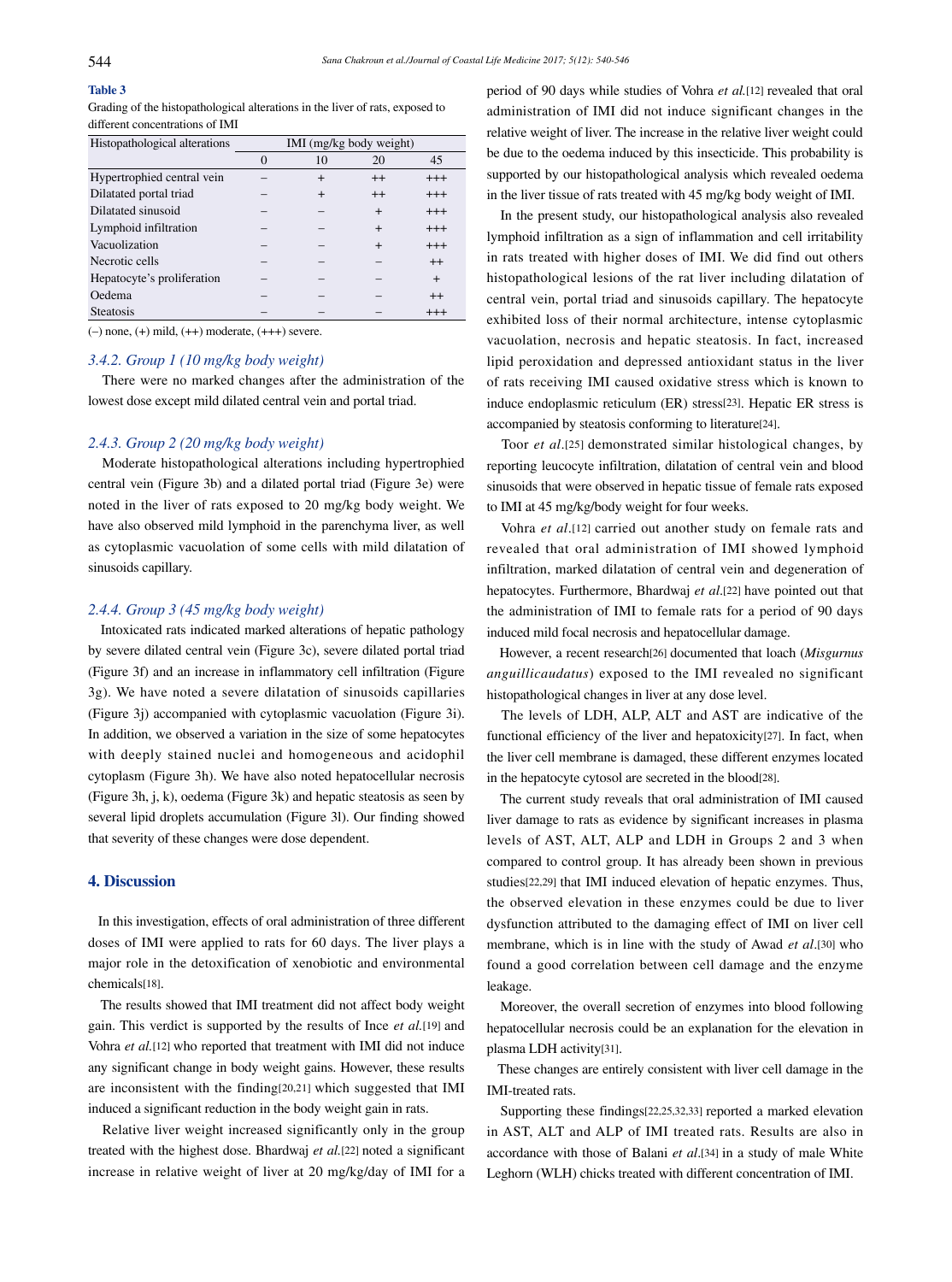A study carried out by Vohra *et al.*[12] on female albino rats following oral administration of two doses of IMI for 60 days revealed no significant increase in ALT, AST and ALP activities.

 Total protein is a routine test to assess the toxicological nature of diverse chemicals[35]. Decrease of total protein was observed in the present study following IMI treatment in Groups 2 and 3 when compared to control group. This decrease can be caused by protein synthesis shortage as a result of liver dysfunction induced by the existence of IMI[36].

 Kaur *et al*.[37] and Vohra *et al*.[12] observed no significant change in total protein concentration after oral administration of IMI in calves and rats.

 It has been shown through experiments that liver damage is followed by drop in antioxidant defenses in the liver[38]. Reduced activities of antioxidant enzymes after treatment of pesticides are important indicators for the toxicity of these chemicals[39]. Moreover, enzymatic antioxidants including SOD and CAT are important parameters of antioxidant defenses system to inactivate the reactive oxygen species (ROS) produced by environmental contaminants[40]. They constitute the primary antioxidant enzymes and first lines of defense against the oxyfree radicals in cell[41,42]. In this investigation, it has a statistically significant decrease in SOD and CAT activities in hepatic tissues, which may be related to response to increased oxidative stress after IMI treatment.

 In this study, the IMI-treated rats also exhibited significantly increase in MDA level in rat liver, which is taken as an index of LPO. An increased hepatic MDA level is well known as an indicator of tissue damage, and alteration of cell function[43]. In fact, these pathological changes appear due to the formation of ROS or free radicals[44].

 Moreover, the decrease in the activities of SOD and CAT concomitant together with increase in lipid peroxidation may be considered as one of the leading reasons to an imbalance in oxidant/ antioxidant status and LPO by enhancing ROS generation in liver tissue of male rats. These results are consistent with the findings[42] after oral administration of 20 mg/kg body weight/day of IMI for 90 days to female rats. Moreover, Ince *et al.*[19] indicated that IMI treatment significantly increased MDA levels accompanied by concomitant depletion in liver SOD and CAT activities in mice. A marked increase in the hepatic LPO and in the activities of these antioxidant enzymes were observed after the acute toxicity of IMI toward male mice[41].

 Other results of Duzguner and Erdogan[45] have shown an increase in lipid peroxidation, but neither SOD nor CAT activities were affected in the liver of rats following chronic exposure to IMI. An earlier study of Wang *et al*.[46] was observed a significant increase in MDA levels, while the SOD activity was significantly induced and CAT activity was inhibited at most exposure intervals of IMI in earthworm *Eisenia fetida*.

 Considering the results and data mentioned in this study we can end up by stating that the higher doses of IMI had potential to induce hepatotoxicity as manifested by biochemical results, antioxidant enzyme assessment and histopathological findings. Using higher doses of commercial products with IMI as an active ingredient can be a potential risk for human health which warrants additional molecular studies to understand the mechanisms underlying the IMIinduced hepatotoxicity.

## **Conflict of interest statement**

We declare that we have no conflict of interest.

### **Acknowledgments**

 This study was supported by Research Unit of Histology and Genetic UR12ES10 by the "Ministère Tunisien de l'Enseignement Supérieur et de la Recherche Scientifique".

#### **References**

- [1] Pandit AA, Choudhary S, Ramneek, Singh B, Sethi RS. Imidacloprid induced histomorphological changes and expression of TLR-4 and TNF in lung. *Pestic Biochem Physiol* 2016; **131**: 9-17.
- [2] Christen V, Bachofer S, Fent K. Binary mixtures of neonicotinoids show different transcriptional changes than single neonicotinoids in honeybees (*Apis mellifera*). *Environ Pollut* 2017; **220**: 1264-70.
- [3] Anderson JC, Dubetz C, Palace VP. Neonicotinoids in the Canadian aquatic environment: a literature review on current use products with a focus on fate, exposure, and biological effects. *Sci Total Environ* 2015; **505**: 409-22.
- [4] Rodríguez-Cabo T, Casado J, Rodríguez I, Ramil M, Cela R. Selective extraction and determination of neonicotinoid insecticides in wine by liquid chromatography-tandem mass spectrometry. *J Chromatogr A*  2016; **1460**: 9-15.
- [5] Badgujar PC, Jain SK, Singh A, Punia JS, Gupta RP, Chandratre GA. Immunotoxic effects of imidacloprid following 28 days of oral exposure in BALB/c mice. *Environ Toxicol Pharmacol* 2013; **35**: 408-18.
- [6] Simon-Delso N, Amaral-Rogers V, Belzunces LP, Bonmatin JM, Chagnon M, Downs C, et al. Systemic insecticides (neonicotinoids and fipronil): trends, uses, mode of action and metabolites. *Environ Sci Pollut Res Int* 2015; **22**: 5-34.
- [7] Matsuda K, Buckingham SD, Kleier D, Rauh JJ, Grauso M, Sattelle DB. Neonicotinoids: insecticides acting on insect nicotinic acetylcholine receptors. *Trends Pharmacol Sci* 2001; **22**: 573-80.
- [8] Goulson D. Review: an overview of the environmental risks posed by neonicotinoid insecticides. *J Appl Ecol* 2013; **50**: 977-87.
- [9] El-Gendy K, Ahmed N, Aly N, Saber N, El-Sebae A. Effect of some pesticides on the antioxidant enzymes and lipid peroxidation in carp tissues. *J Pest Contam Environ Sci* 1990; **2**: 21-7.
- [10] Jin Y, Wang L, Ruan M, Liu J, Yang Y, Zhou C, et al. Cypermethrin exposure during puberty induces oxidative stress and endocrine disruption in male mice. *Chemosphere* 2011; **84**: 124-30.
- [11] Kalajdzic P, Markaki M, Oehler S, Savakis C. Imidacloprid does not induce Cyp genes involved in insecticide resistance of a mutant *Drosophila melanogaster* line. *Food Chem Toxicol* 2013; **60**: 355-9.
- [12] Vohra P, Khera KS, Sangha GK. Physiological, biochemical and